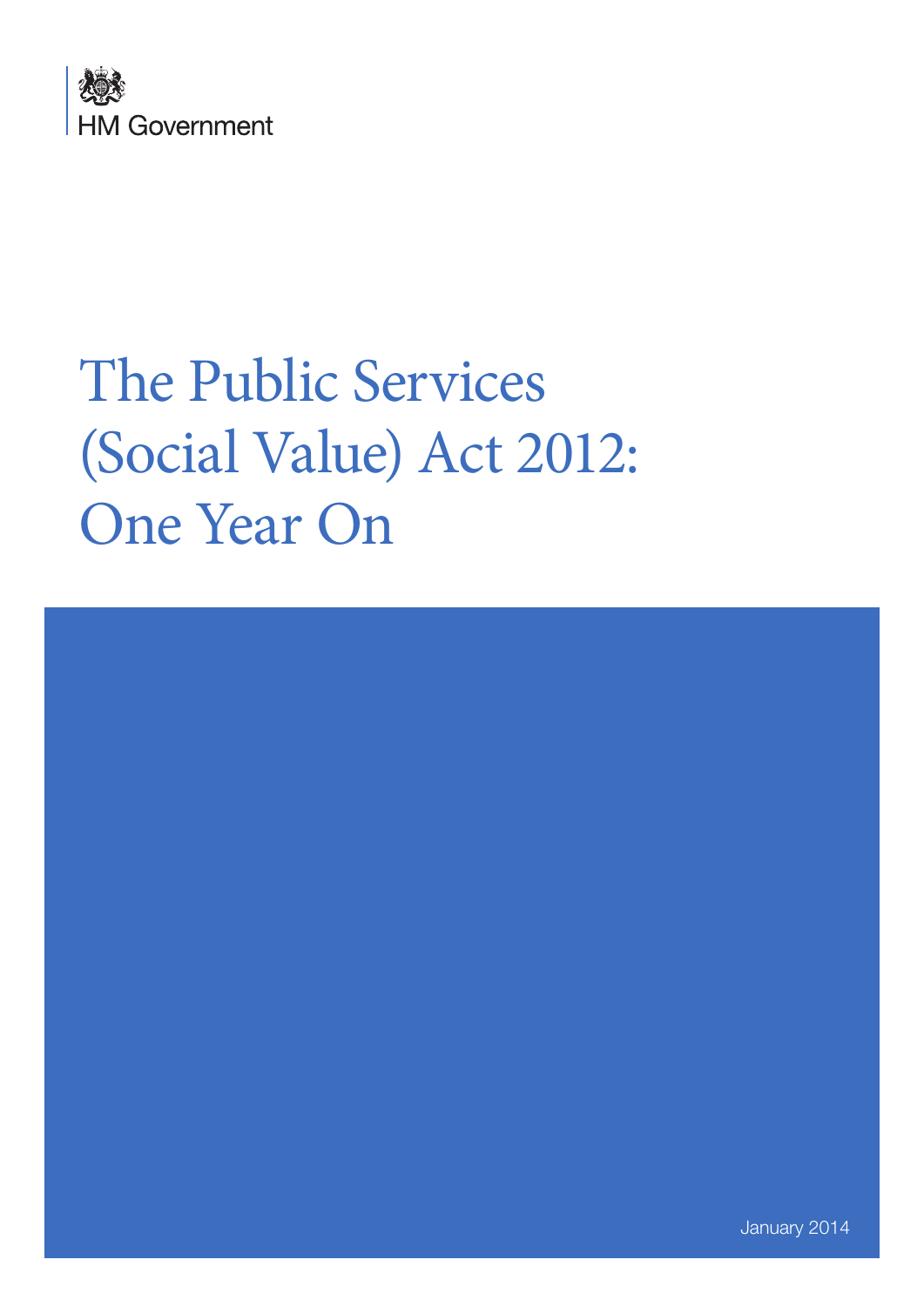Cabinet Office 70 Whitehall London SW1A 2AS

Publication date: January 2014

© Crown copyright 2014

You may re-use this information (not including logos) free of charge in any format or medium, under the terms of the Open Government Licence.

[To view this licence, visit www.nationalarchives.](http://www.nationalarchives.gov.uk/doc/open-government-licence/) gov.uk/doc/open-government-licence/ or write to the Information Policy Team, The National Archives, Kew, London TW9 4DU, or e-mail: [psi@nationalarchives.gsi.gov.uk.](mailto:psi@nationalarchives.gsi.gov.uk)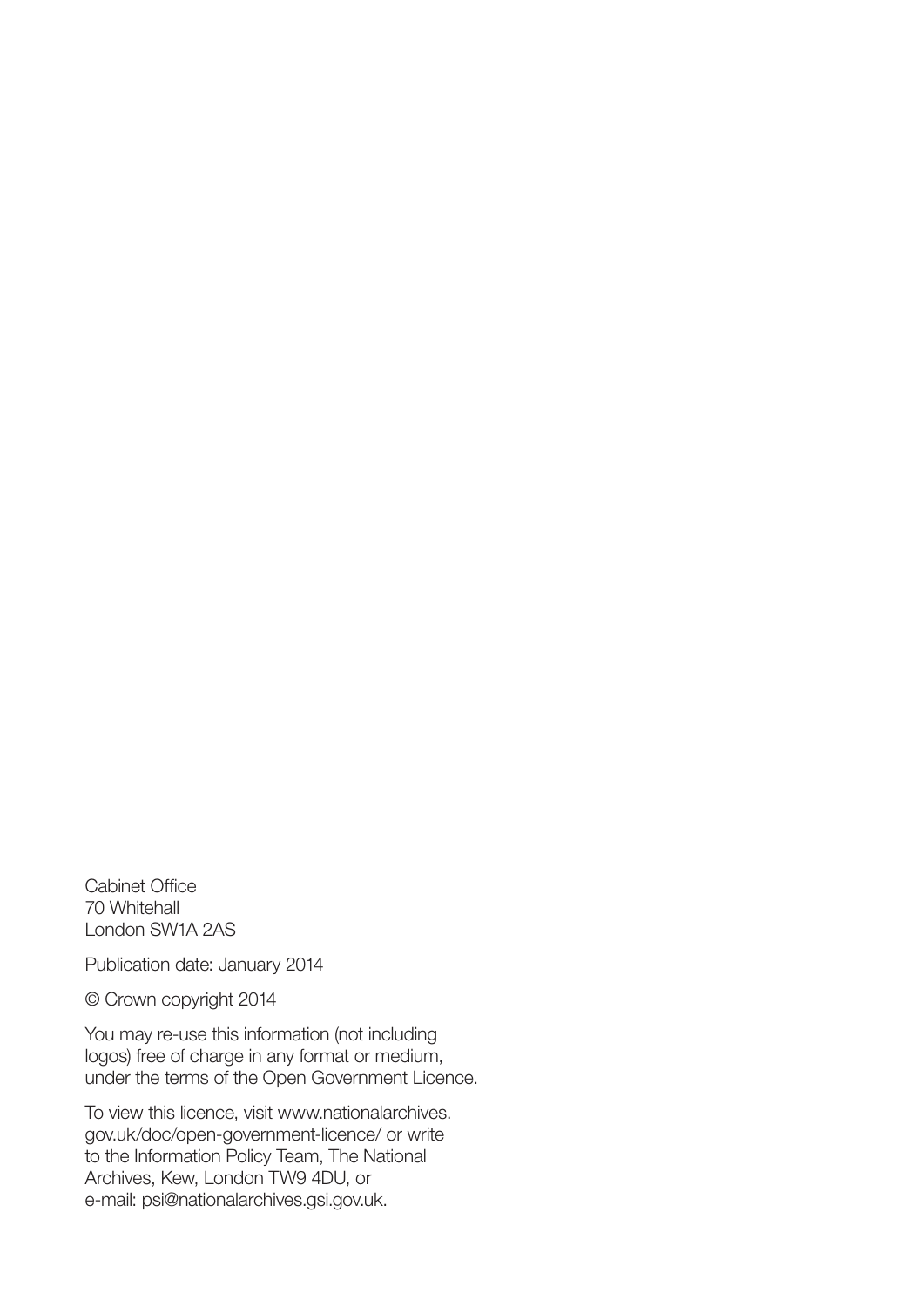# Foreword



The Government is committed to improving the quality of public services, whilst creating better value for money for taxpayers. With the Public Services (Social Value) Act, we have placed a powerful new tool in the commissioner's toolbox, helping them get the most from every pound they spend.

The Act went live on 31 January 2013 and has put social value at the heart of commissioning, by ensuring that authorities consider the wider social, economic and environmental benefit that they can achieve when buying services. In doing so, it puts power in commissioners' hands to design services in a way that achieves not just their immediate objectives, but has wider benefits for the community too. For providers, the Act makes sure that their social impact is recognised and rewarded when they compete for public contracts.

We are encouraged by progress to date and the emerging examples of commissioning for social value. It is clear to us that this is but the start of a growing movement, which will enable the public sector to do more with less. One year on from the Social Value Act coming into force, this short paper sets out how commissioners are using the Act so far, and how Government will continue to support delivery of better value for money in public services in the future.

 $\Lambda$ . ch

Nick Hurd Minister for Civil Society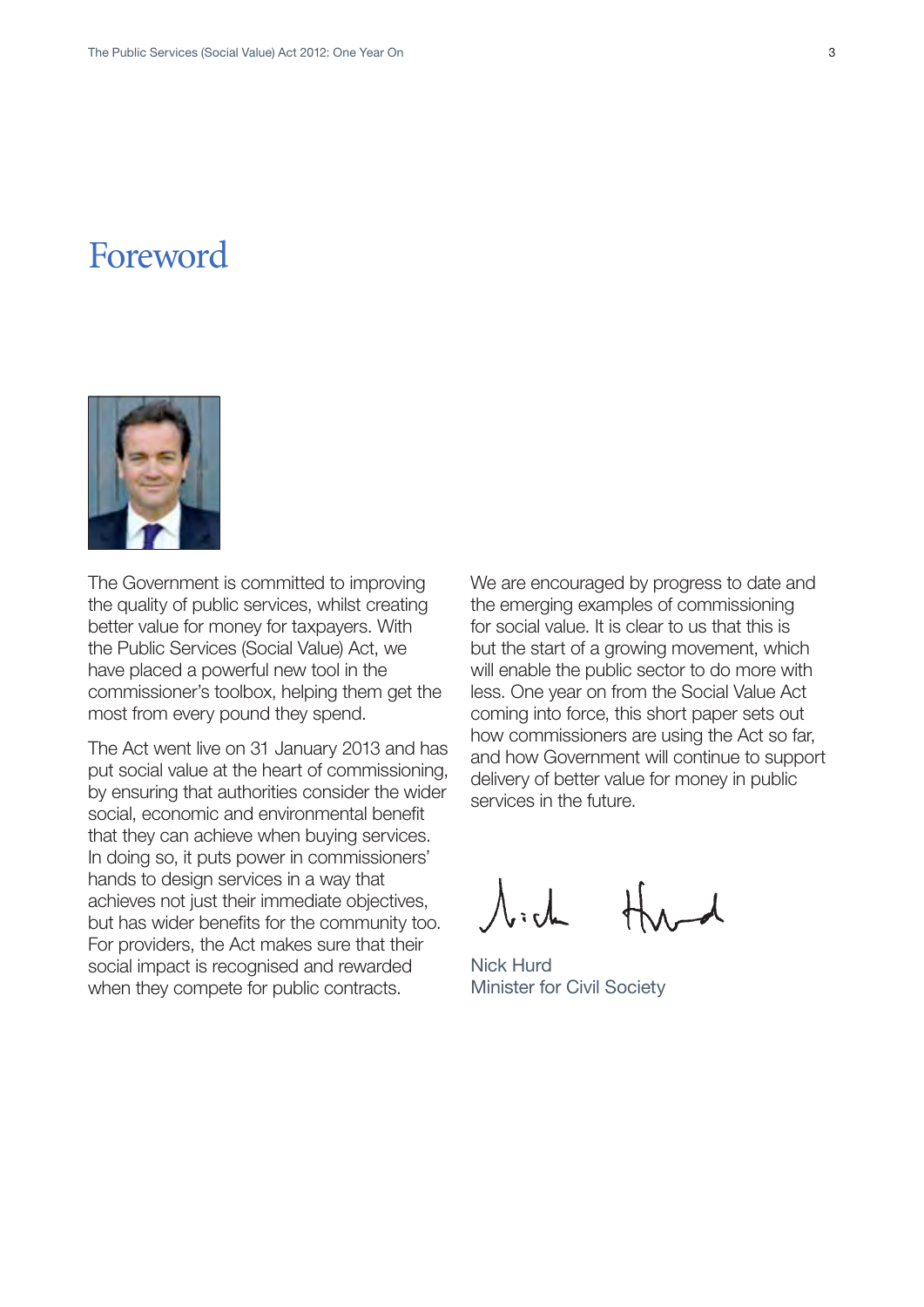# Where we are now

- 1. It is now one year since the [Public Services \(Social Value\) Act 2012](http://www.legislation.gov.uk/ukpga/2012/3/enacted) came into force. This document outlines some of the progress made since, and what the Government plans to do next.
- 2. The Social Value Act requires public sector agencies, when commissioning a public service, to consider how the service they are procuring could bring added economic, environmental and social benefits. Commissioners also have to consider whether they should consult on these issues (for instance with potential users or suppliers of the service in question). The Government has produced [guidance](https://www.gov.uk/government/publications/procurement-policy-note-10-12-the-public-services-social-value-act-2012) for commissioners on the Act, explaining its implications in more detail.

### Case study: added value through a housing repairs contract

Croydon Council recently went out to tender for a £150 million housing repairs contract. The council used a consultation process to fully develop social value considerations. This allowed prospective suppliers to produce innovative ideas that added extra value to the service they would provide. The process produced a significant response from providers, who proposed a range of outcomes including:

- Providing energy efficiency advice for residents
- Initiatives that target fuel savings for customers
- DIY skills workshops for residents
- Neighbourhood improvement projects
- Early-stage incubation for social enterprises
- Curriculum and literacy support in schools

The final contract award encompassed a number of firm social value commitments. For instance, the provider will support local employment outcomes, by providing apprenticeship opportunities, delivering careers advice in schools and offering work experience to NEETs and the long-term unemployed. The contractor also delivers additional economic growth, offering mentoring and business support to SMEs in the provider's supply chain, as well as collaboration with social enterprises. Finally, the winning bidder committed to provide volunteering opportunities for staff, allowing them to contribute to local community projects.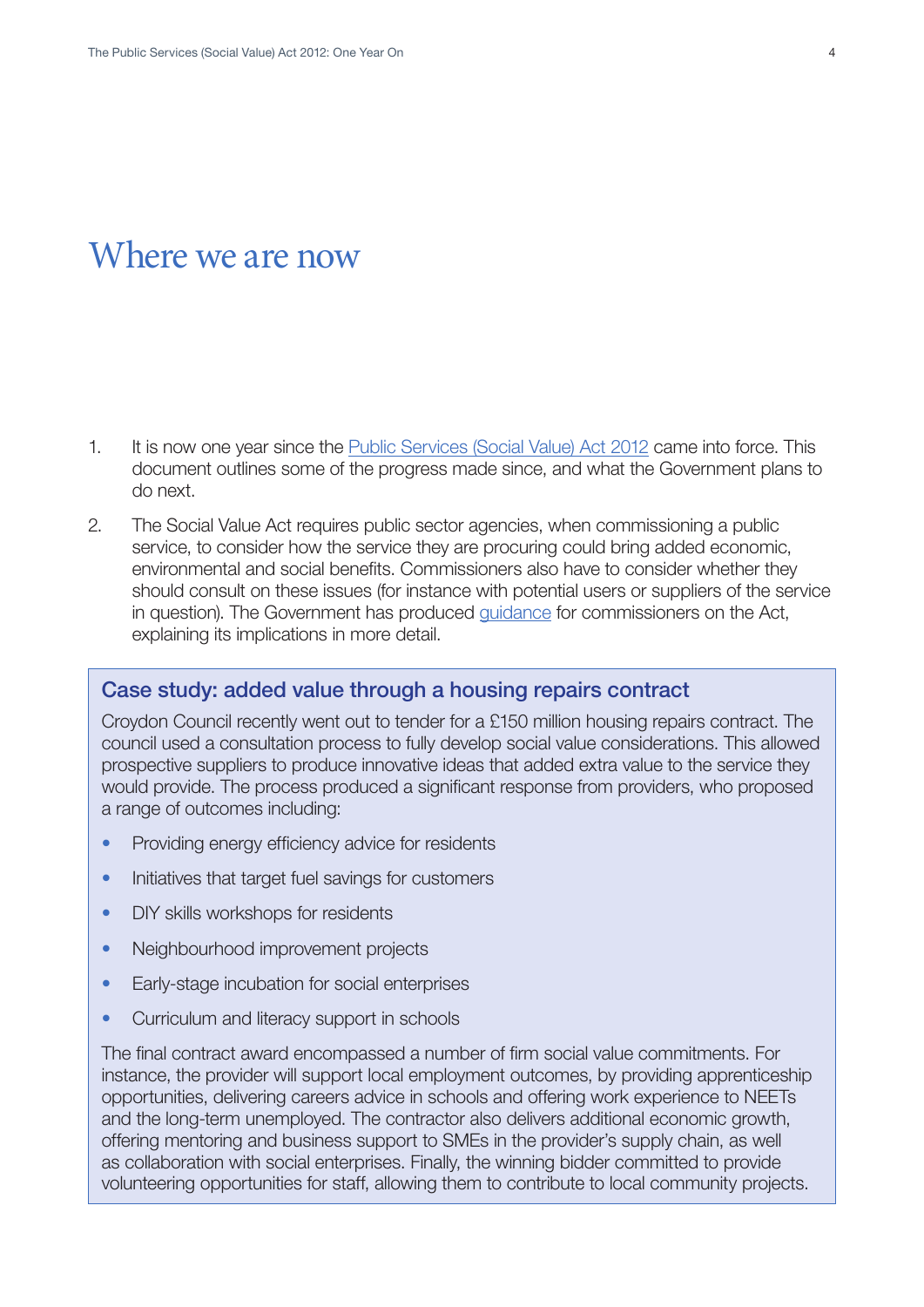- 3. The Act is one of a number of pieces of legislation and guidance which together set a clear framework for considering social value in commissioning. For instance:
	- EU procurement law has long allowed commissioners to take wider social and environmental considerations into account when procuring public services. To [provide greater clarity,](https://www.gov.uk/government/uploads/system/uploads/attachment_data/file/225398/PPN_-_outcome_of_negotiations.pdf) the Government has been negotiating revised EU procurement directives, which have now been agreed by the European Parliament.
	- The Cabinet Office's [lean standard operating process](http://ccs.cabinetoffice.gov.uk/about-government-procurement-service/lean-capability/lean-sourcing/lean-sourcing-standard-solution) places a heavy emphasis on engagement with supply markets before procurement processes commence, and the requirements of the Social Value Act complement this approach.
	- [The Compact,](https://www.gov.uk/government/uploads/system/uploads/attachment_data/file/61169/The_20Compact.pdf) an agreement between the Government (and its associated Non-Departmental Public Bodies, Arms Length Bodies and Executive Agencies) and civil society organisations in England, commits the Government to ensuring that social, environmental and economic value forms a standard part of designing, developing and delivering services.
	- Various regulations and guidance for particular groups of commissioners also complement the Social Value Act. For instance, a number of agencies under the [Duty](https://www.gov.uk/government/uploads/system/uploads/attachment_data/file/5945/1976926.pdf)  [of Best Value](https://www.gov.uk/government/uploads/system/uploads/attachment_data/file/5945/1976926.pdf) (such as local authorities, police forces, fire authorities and commissioners of transport services) are required to consider the overall value contributed by providers, with the aim of encouraging greater voluntary, community and social enterprise (VCSE) and small and medium enterprise (SME) participation in public services. This duty includes considering the wider economic, environmental and social value created through procurement, above and beyond that of the service itself. Social value and sustainable procurement are also embedded in the [NHS Standards of Procurement](https://www.gov.uk/government/uploads/system/uploads/attachment_data/file/210335/nhs_standards_procurement_2nd_ed.pdf), as well as forthcoming NHS England Procurement Guidance. The Act builds on these frameworks, extending social value requirements to all contracting bodies and providing clear legal grounds for commissioners to achieve wider impact through procurement.
- 4. This agenda matters now more than ever. Demand for public services is rising, in a time of reduced funding. So it is particularly important that we get maximum value for every pound spent on public services, and that commissioners are able to identify bettertargeted and more innovative service delivery models. That is what the Social Value Act is designed to enable and encourage commissioners to do.

## Case study: added value through an energy efficiency contract

Birmingham City Council tendered for a delivery partner for the Green Deal programme, which supports citizens to improve energy efficiency in their homes. The commissioning process, which was informed by the council's Social Value Policy, resulted in a contract with Carillion Energy Services. In addition to providing the Green Deal energy efficiency service itself, the contract delivers additional value through Carillion creating supply chain opportunities for local SMEs and VCSEs, encouraging its business partners to invest in new green energy facilities, and engaging schools and young people in energy efficiency.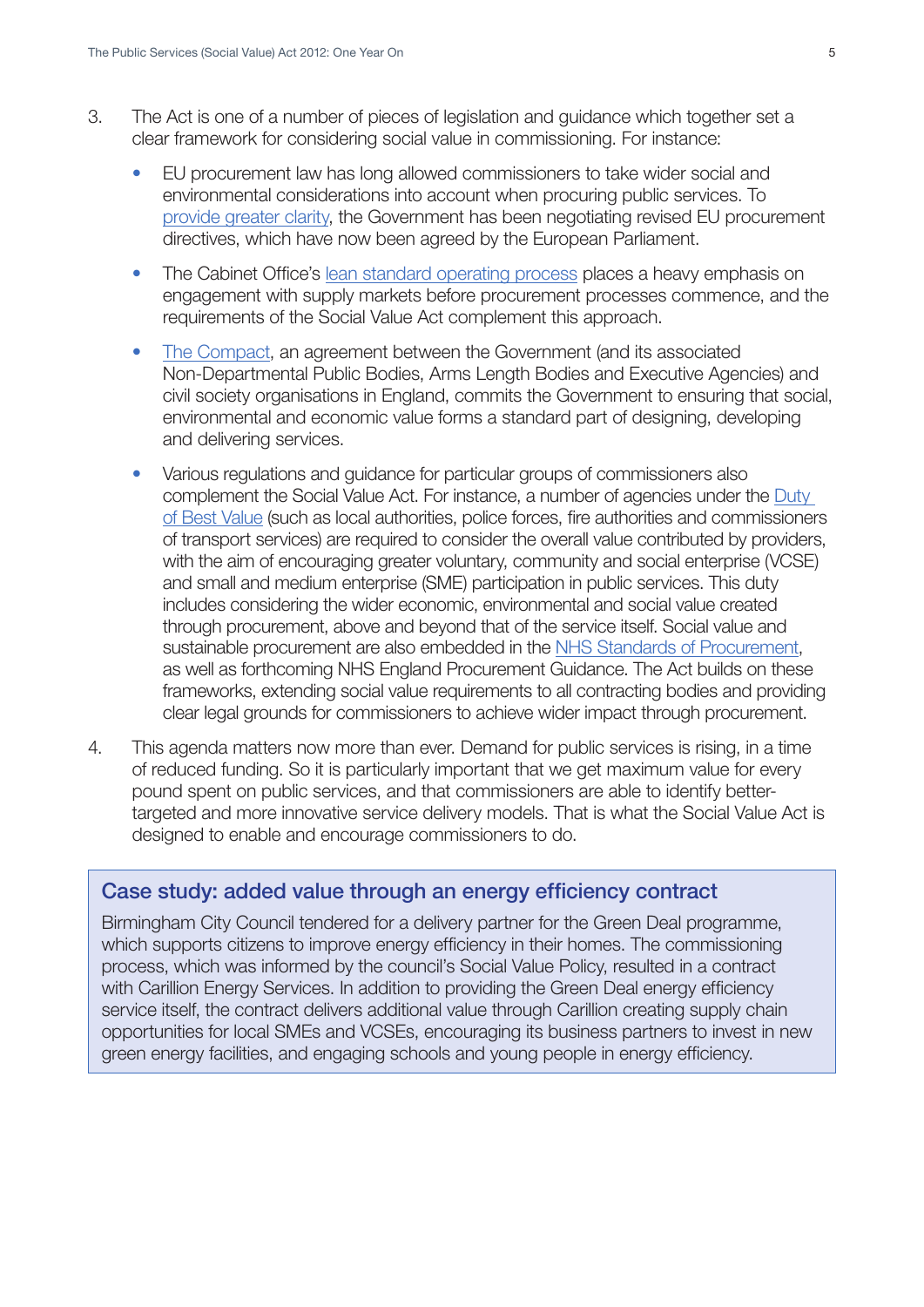- 5. In supporting the Act onto the statute book and then publishing light-touch explanatory guidance, the Government has sought to encourage commissioners to consider social value in the commissioning process whilst giving local leaders maximum flexibility in how they choose to do so. We have deliberately avoided prescriptive guidance or instruction from Whitehall – partly because that would be inconsistent with our belief in decentralisation, and partly because we do not believe it would work. For commissioners to consider the added social value they could achieve when commissioning services, and to do so in a way that goes beyond 'ticking the box', we will need culture change and local leadership rather than instruction from the centre.
- 6. We have therefore been encouraged by the wave of activity there has been outside of Government to support commissioners to embed social value in their procurement activity. Organisations within the commissioner and provider communities (such as the Local Government Association, the Academy for Justice Commissioning, the NHS Confederation, the Society of Procurement Officers, the Federation of Small Businesses, Social Enterprise UK, the National Association for Voluntary and Community Action, the National Council for Voluntary Organisations and many more at national, regional and local levels) have put together conferences, workshops, guides, online resources and publications to support the embedding of social value in commissioning. In the crucial first year of the Act being in force, Chris White MP acted as the Government's Social Value Ambassador, spreading awareness of the Act and its potential to a wide range of stakeholders.

#### Case study: approaches to embedding social value

Public sector agencies are taking a range of approaches to embed social value in their commissioning processes. Some have embedded social value into their procurement frameworks (such as [Oldham's\)](https://www.google.co.uk/url?sa=t&rct=j&q=&esrc=s&source=web&cd=3&cad=rja&ved=0CDsQFjAC&url=http%3A%2F%2Fwww.navca.org.uk%2Fdownloads%2Fgenerate%2F3573&ei=HIfKUuqDI8SrhAeeh4G4CQ&usg=AFQjCNGa0GswASyQLVz4g54jsUkEmFhmqg&bvm=bv.58187178,d.ZG4) or procurement strategies (such as [Bath and North East](http://democracy.bathnes.gov.uk/mgConvert2PDF.aspx?ID=25096)  [Somerset's\)](http://democracy.bathnes.gov.uk/mgConvert2PDF.aspx?ID=25096). Some authorities, like Croydon, have created toolkits for commissioners to help them build social value into procurement (the Croydon Social Value Toolkit can be accessed [here](http://www.croydon.gov.uk/contents/departments/business/pdf/socialvalue.pdf)). Others have appointed individuals with a mandate to embed social value – for instance, all major West Midlands councils have now nominated ['Social Value Champions'](http://www.socialenterprisewm.org.uk/wp-content/files_mf/socialvalueezine4winter2013final.pdf), in partnership with Social Enterprise West Midlands, who aim to drive forward social value considerations in local authority procurement in the region.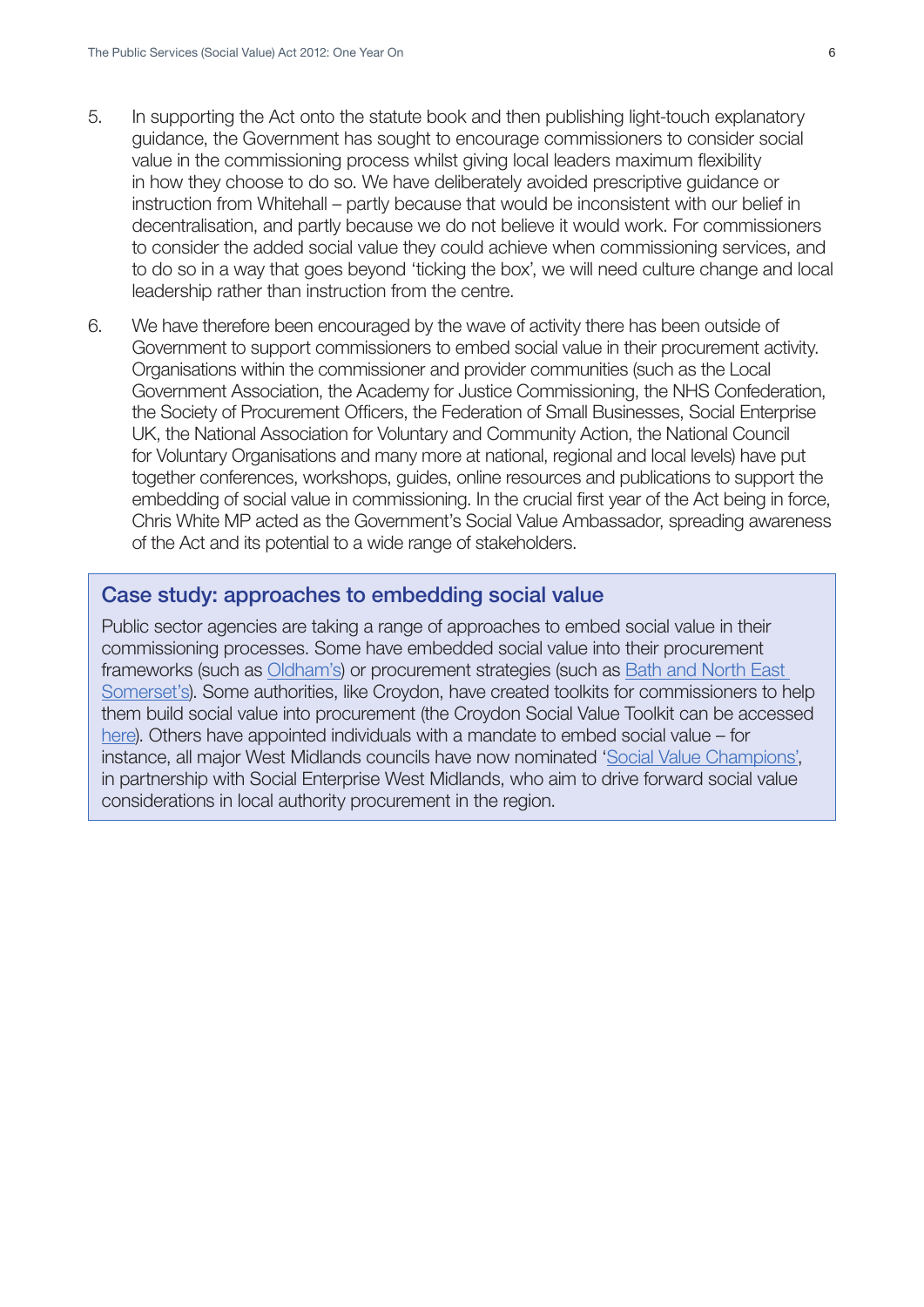7. The result is that people are doing things differently. Commissioners are thinking innovatively about what added social value they could achieve when sourcing public services, and contracts are being let that aim to secure better outcomes for every pound of public money spent, as some of the case studies in this document illustrate.

#### Case study: added value through a river management contract

The Environment Agency is one of several public bodies that are preparing to commission river management services from Skill Mill Ltd, a social enterprise that provides employment and training opportunities for young offenders. The Environment Agency has worked with the Newcastle Youth Offending team for the last two years on urban stream work to prove the concept and learn from parallel work in Sheffield and Manchester. In taking into account the wider social value that the provider generates, this approach allows commissioners to realise cost-effective river management, whilst also improving rehabilitation outcomes for young offenders. The pilot has demonstrated real potential to reduce recidivism, with reoffending rates of 36% amongst participants, in comparison to a national average of 52%.

### Case study: added value through a troubled families contract

In May 2013, Gateshead Council tendered for a new framework agreement that provides support for troubled families. The council worked closely with the local voluntary and community sector to co-design the service and ran an event to engage with prospective suppliers, before going to market. The contract was divided into a number of lots and awarded to several charities, using assessment criteria that looked not only at delivering better outcomes for families, but also at generating additional social value. This social value took the form of activity to build the capacity of the local voluntary and community sector. The successful providers committed to increasing the number of VCSE organisations involved in service delivery. The contract also included a commitment to establish a sustainable family mentor volunteering programme, which includes opportunities for volunteers to progress into paid employment.

#### Case study: added value through a banking services contract

Oldham Council recently went out to tender for a new banking services contract. The council's assessment of bids was weighted in favour of service quality, with 60% of the assessment criteria based on quality, and the remaining 40% allocated to price. Nevertheless, the winning bid from Barclays Bank enabled the council to net an annual saving of 26% on the previous contract, whilst securing additional social value outcomes proposed by the bidder. This range of proposals included work with local schools and colleges to develop students' employability and money management skills, the creation of new apprenticeships within Greater Manchester and partnership working with local stakeholders, to improve employment and social inclusion outcomes.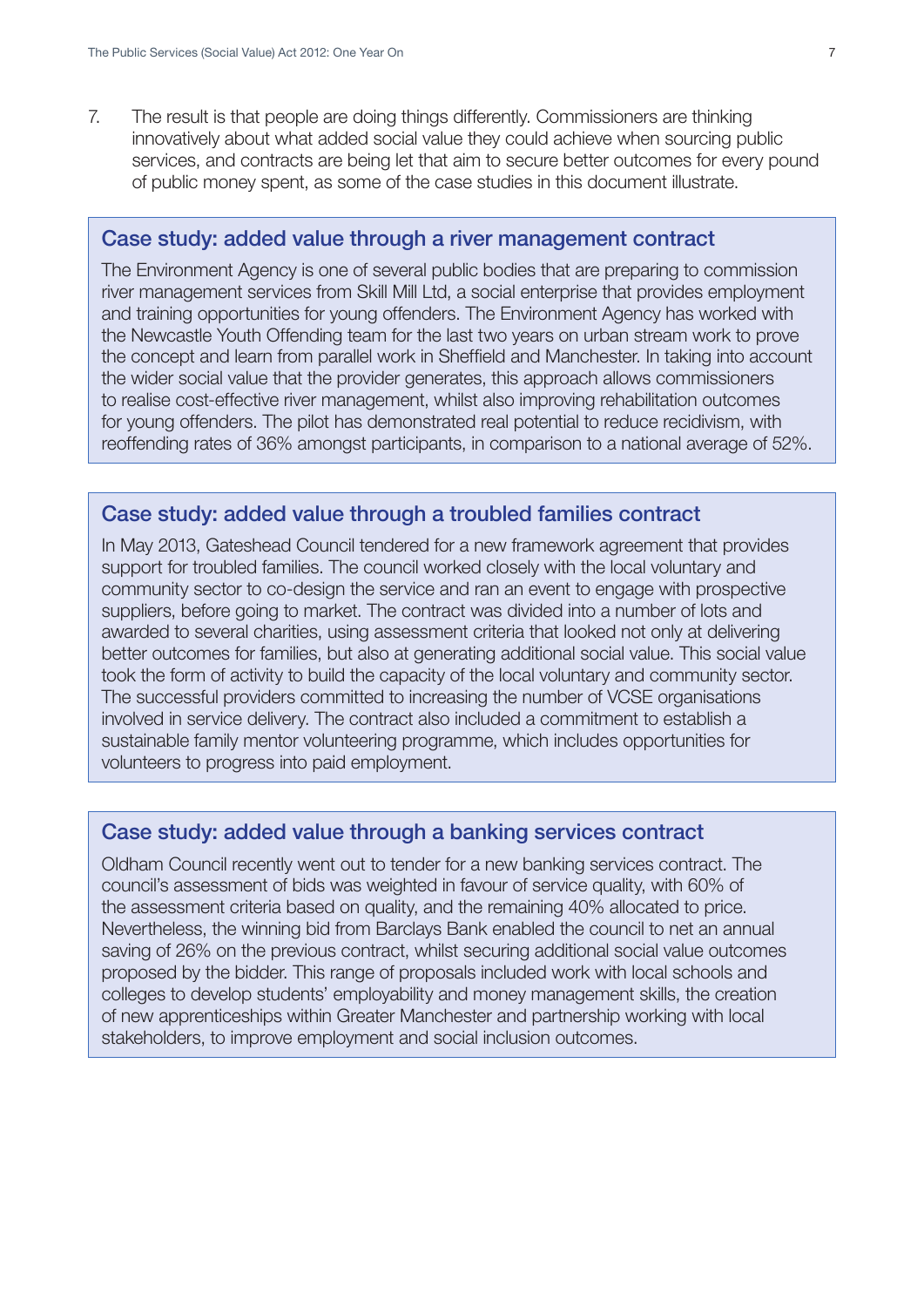8. This growing innovation amongst commissioners is being matched by enthusiasm amongst providers – both VCSE and private sector – to expand and demonstrate the social value they create. Businesses are viewing social value as a route to competitive advantage and a way to add value through procurement – both through their own activity when they are commissioned by government, and through their supply chain when commissioning their own subcontractors. As a result, businesses are increasingly making commitments that go beyond traditional Corporate Social Responsibility pledges. [Interserve](http://sustainabilities.interserve.com/), for example, has made far-reaching sustainability commitments, which include social, economic and environmental objectives, and aims to embed these principles throughout its supply chain. Social value is of growing importance to smaller businesses too. SMEs are increasingly interested in increasing their social impact and demonstrating it – to customers, to public sector commissioners, and to other businesses that are looking to develop more socially responsible supply chains. Many are already doing so through initiatives like [Trading for](http://www.tradingforgood.co.uk/)  [Good,](http://www.tradingforgood.co.uk/) a government-backed enterprise that allows SMEs to showcase their impact.

#### Case study: Interserve

Interserve, a construction and support services company, recently redesigned its approach to sustainability, setting ambitious goals to generate social, environmental and economic benefit through its work. These goals are set out in Interserve's [SustainAbilities](http://sustainabilities.interserve.com/wordpress/wp-content/uploads/2013/03/interserve-sustainabilities-brochure.pdf) plan, and aim to embed sustainable practice throughout the business over the long term. They encompass a broad range of outcomes, such as employee volunteering commitments, provision of work experience placements and apprenticeships, and a range of environmental targets. In addition to increasing sustainability in-house, Interserve is encouraging its suppliers to do so too, aiming to apply its Sustainable Procurement Strategy across the board by 2020. This practice is already resulting in better value for the public purse. Interserve has increased the proportion of supply chain SMEs used in its public sector contracts to 70%, and the business's focus on sustainability and social value extends to Interserve's joint venture, Landmarc Support Services, which is commissioned to manage the Ministry of Defence's training estate.

#### Case study: Trading for Good

[Trading for Good](http://www.tradingforgood.co.uk/) is a not-for-profit venture that inspires small businesses to be more socially responsible. Backed by Cabinet Office's Innovation in Giving Fund, Trading for Good has created a digital platform that allows SMEs to demonstrate their social value. In doing so, it helps public sector commissioners, and private sector organisations that contract SMEs in their supply chain, to understand the wider social impact these organisations produce. More than 3,000 small businesses have signed up so far, showcasing the social good that they create – such as training young people, donating money and time to good causes, and improving their environmental impact. The platform has already captured and reported significant social impact by SMEs: a total of 122 work opportunities for young people, 28,000 volunteering hours and over £175,000 raised for good causes.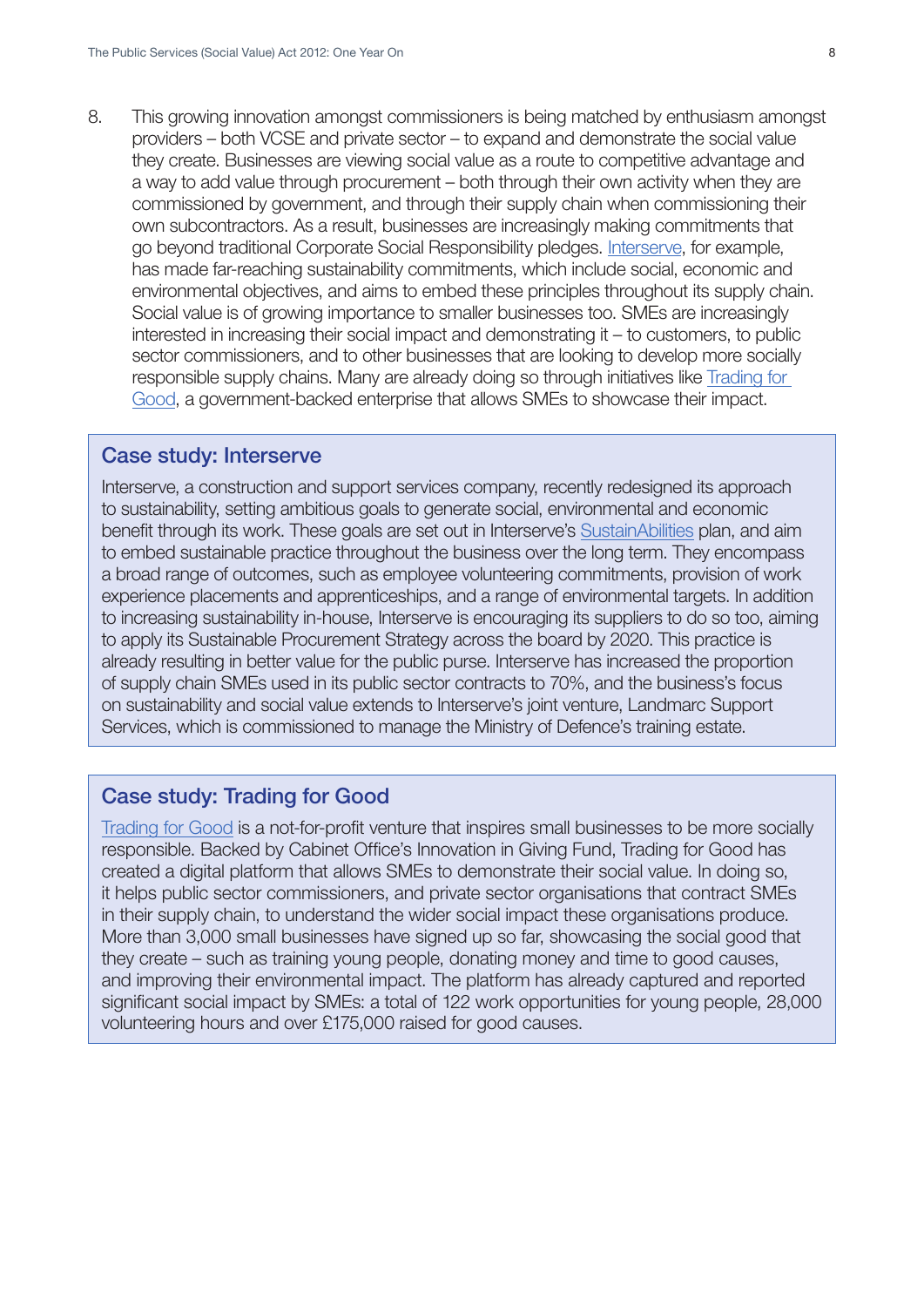## Where we go next

- 1. In the wake of the Social Value Act, commissioners are increasingly thinking innovatively about social value, and the shift is organic and locally-led, supported by a range of nongovernmental activity, rather than one prescribed by Whitehall.
- 2. However, we recognise that there is further to go. We have heard, from commissioners and providers, that:
	- Some commissioners are yet to be inspired as to the potential of embedding social value in the work that they do
	- Some commissioners are held back by uncertainty as to what they can and cannot do under the law
	- There is a lot of material and activity to help commissioners understand how to embed social value in their commissioning processes, but some see this support as fragmented and difficult to access
	- Some providers who could bring added social value to the table find it difficult to demonstrate that added value to commissioners.
- 3. As we move into the second year of the Act being in force, the Government will do more to tackle these barriers. We will do so under the guiding principle that the shift in thinking on social value that we have already started to see needs to continue to be led by commissioners and providers themselves, with support from Whitehall. We will continue to promote the potential of this agenda in partnership with organisations in the commissioner and provider communities, and in partnership with local areas themselves.
- 4. We will provide a broad offer of support to commissioners who want to secure added social value through their commissioning:
	- Through a focus on social value in the [Commissioning Academy](https://www.gov.uk/the-commissioning-academy-information). The Commissioning Academy was set up to bring together commissioners from different parts of the public sector, to learn from the example of the most successful organisations. The programme uses practical, peer-led learning, covering key themes to develop a cadre of commissioners who are progressive in their outlook on use of public sector resources. Social value is a cross-cutting topic that is covered explicitly in many of these key Commissioning Academy themes, such as outcome-based commissioning, market engagement, provider perspectives, and procurement policy. The Academy will soon draw upon its alumni network, inviting alumni to share their experiences of